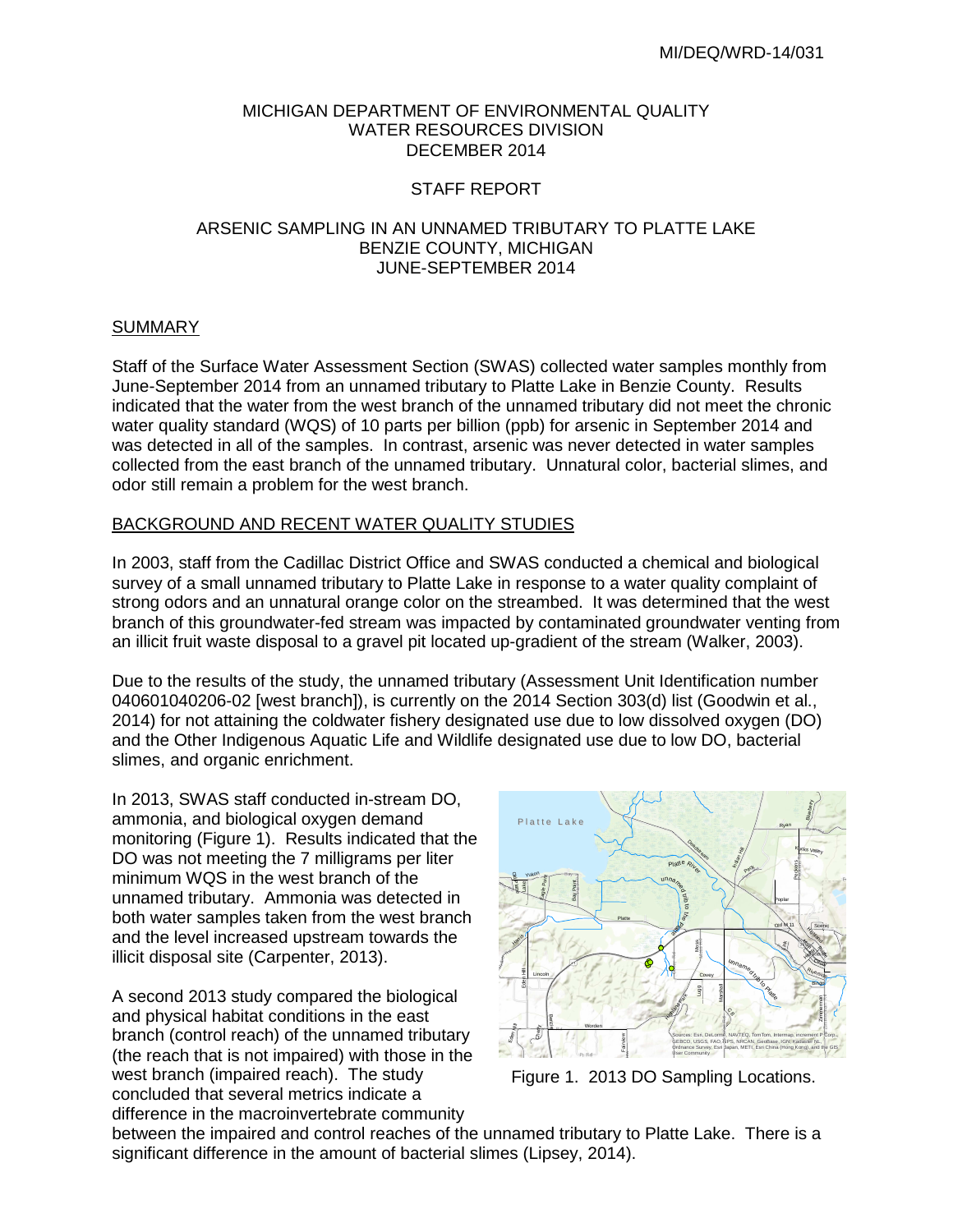In addition to the studies noted above, annual surface water chemical monitoring, conducted by the responsible parties of the illicit discharge, is required to comply with Section 6.4.c of the Consent Judgment in Case No. 08-8279-CE, executed on July 17, 2008. Arsenic was detected in all water samples collected from the west branch of the unnamed tributary upstream of US-31 from 2009-2013, and several samples exceeded the WQS of 10 ppb, the most recent exceedance occurring in 2013 (Station 1A; Fishbeck, Thompson, Carr, and Huber, Inc., 2013). As a result, additional water chemistry samples were collected by the DEQ in 2014.

# FIELD METHODS, OBSERVATIONS, AND RESULTS

All water samples (including duplicates and blanks) were collected, preserved, and transported according to the procedures in the Quality Assurance Manual (Michigan Department of Natural Resources (MDNR), 1994). Chemical analysis was conducted at the Michigan Department of Environmental Quality (MDEQ), Environmental Laboratory, using United States Environmental Protection Agency-approved methods. Quality Assurance samples (field blank, and duplicates) were collected and analyzed as well. Latitude and longitude coordinates were determined using GPS technology and recorded for all monitoring sites.

Samples were collected at one site in the east branch (control reach) and at three sites in the impaired west branch (Table 1). In September, two additional samples were collected in the impaired reach upstream of the I-2 and I-4 sampling locations, respectively (Figure 2). As can be seen in Table 1, the water samples collected in September from Stations 3 and 4 were above the chronic WQS of 10 ppb for



Figure 2. 2014 Arsenic Sampling Locations.

| arsenic. It should be noted that the September sampling event occurred after a heavy rainfall. |  |
|------------------------------------------------------------------------------------------------|--|

|                |                                             | $Jun-14$  | $Jul-14$  | Aug-14    | Sep-14    |          |             |
|----------------|---------------------------------------------|-----------|-----------|-----------|-----------|----------|-------------|
| <b>Station</b> | <b>Tributary and Location</b>               |           |           |           |           | Latitude | Longitude   |
|                | C-10 East Branch                            | <b>ND</b> | <b>ND</b> | <b>ND</b> | <b>ND</b> | 44.66496 | $-86.05152$ |
| 2              | I-4 West Branch                             | 5.8       | 4.9       | 4.7       | 4.5       | 44.66265 | $-86.05435$ |
| 3              | West Branch (just<br>upstream of Station 2) |           |           |           | 63        | 44.66254 | $-86.05439$ |
| 4              | I-2 West Branch                             | 9.3       | 6.9       | 3.0       | 15        | 44.66276 | $-86.05456$ |
| 5              | West Branch (just<br>upstream of Station 4) |           |           |           | 7.6       | 44.66275 | $-86.05462$ |
|                | Duplicate East Branch                       | <b>ND</b> |           |           |           |          |             |
|                | <b>Blank East Branch</b>                    |           |           | <b>ND</b> |           |          |             |

|  | Table 1. 2014 Arsenic Sampling Results. |  |
|--|-----------------------------------------|--|
|  |                                         |  |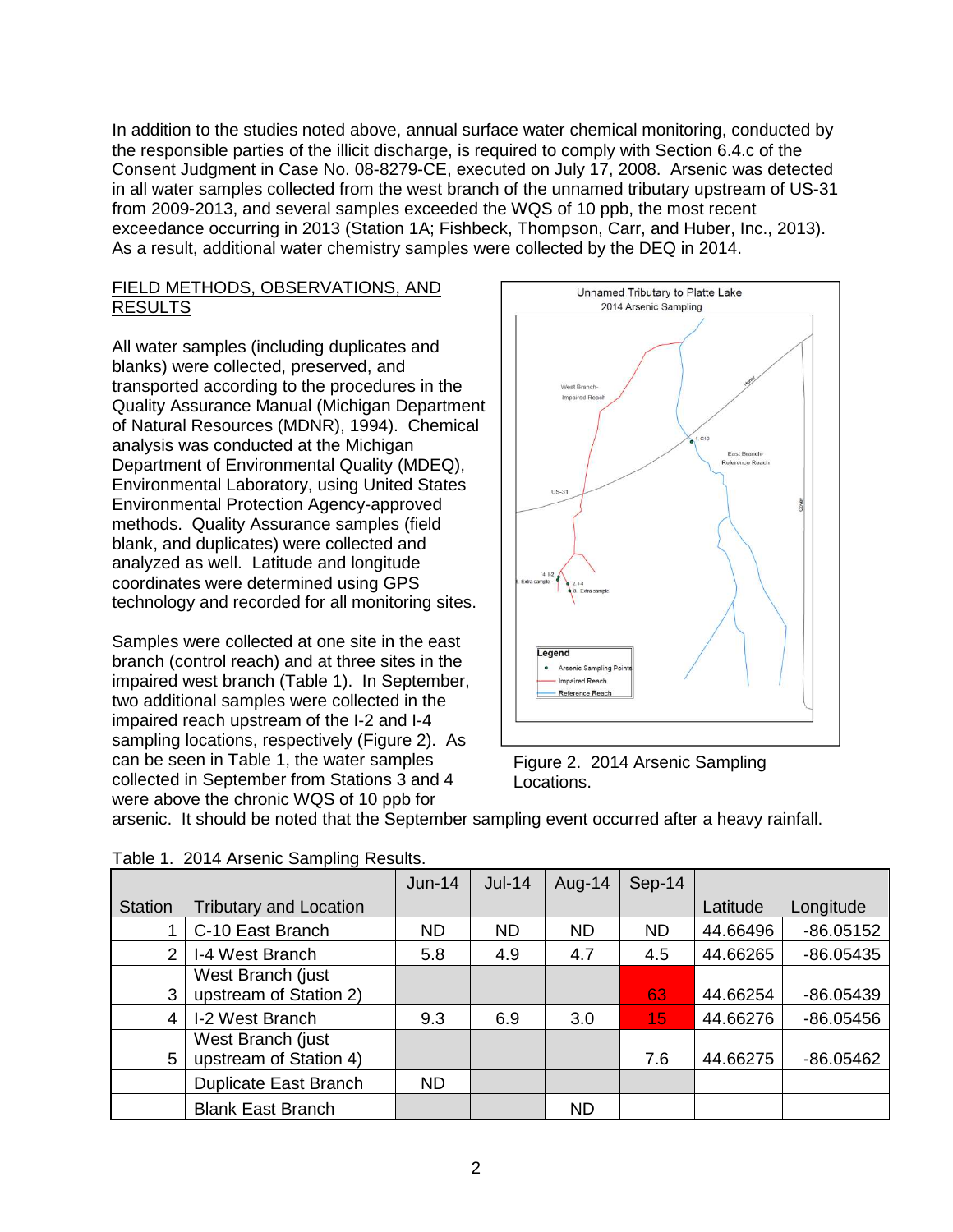## **CONCLUSION**

The west branch of the unnamed tributary to Platte Lake is still not attaining Michigan's WQS for DO. Arsenic was detected in all samples collected in the west branch of the unnamed tributary and did not meet the chronic WQS in September 2014. Unnatural color, bacterial slimes, and odor still remain a problem for the impaired reach. These impairments are not occurring in the east branch of the unnamed tributary. These facts, along with the results found from the 2013 studies (Carpenter, 2013; Lipsey, 2014), lead us to conclude that the illicit fruit waste disposal, which occurred over a decade ago, is still causing WQS attainment issues in the west branch of the unnamed tributary. Furthermore, the west branch is unlikely to meet WQS for several years unless active remediation is undertaken to restore water quality.

Report by: Koren Carpenter Surface Water Assessment Section Water Resources Division